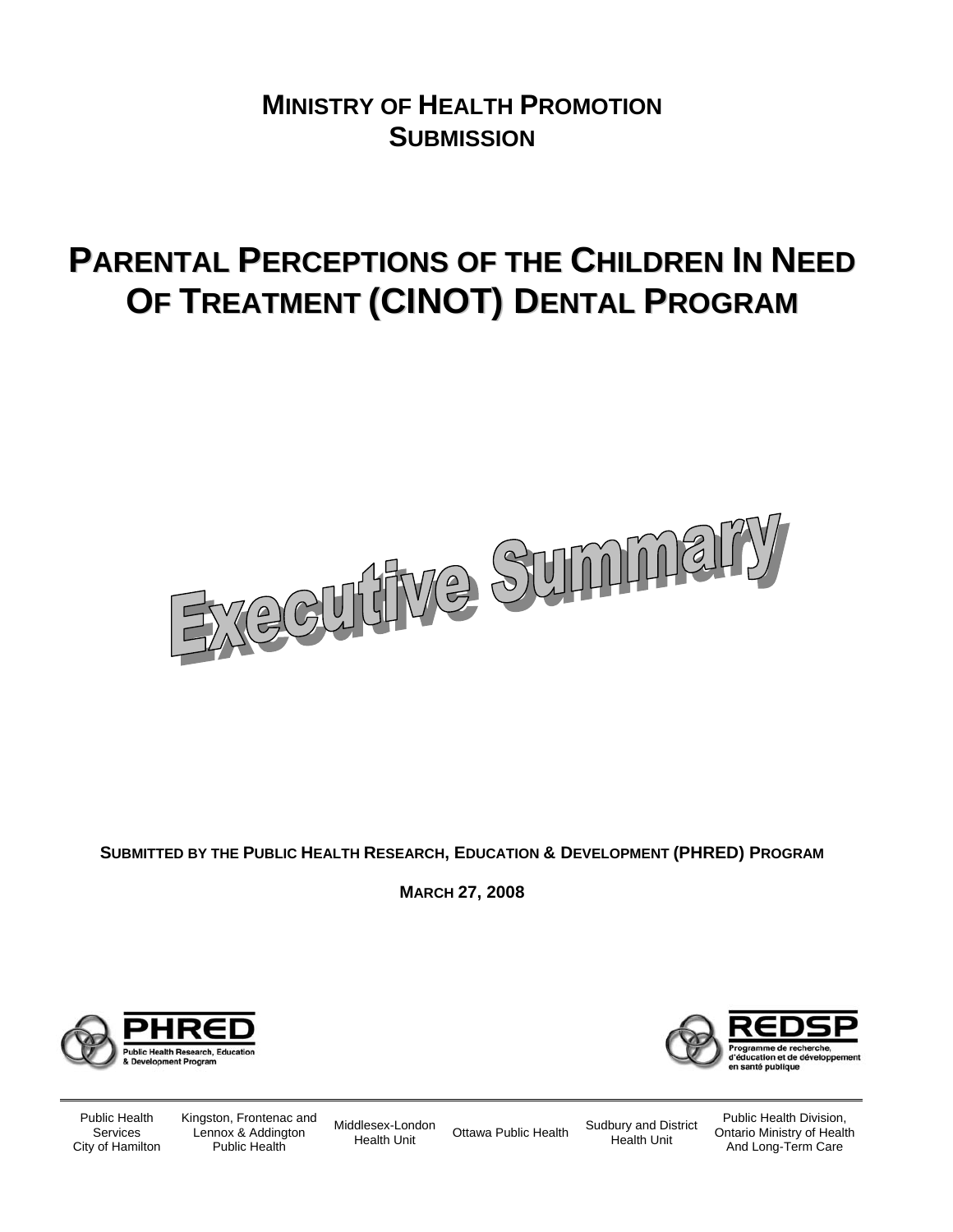## **AUTHORS:**

- Dr. Patricia Sealy, RN, PhD, Nurse Researcher/Educator, Public Health Research, Education & Development (PHRED) Program, Middlesex-London Health Unit (MLHU), and Visiting Assistant Professor, School of Nursing, The University of Western Ontario
- Dr. Piotr Wilk, PhD, Community Health Researcher/Educator, PHRED Program, MLHU, and Casual Associate Professor, School of Nursing, The University of Western Ontario
- Ms. Charlene Beynon**,** MScN**,** Director, PHRED Program, MLHU, and Associate Professor, School of Nursing, The University of Western Ontario
- Dr. Sandra Bennett, BDS, DDPH, MSc, DGrt, Senior Dental Consultant, Ministry of Health Promotion
- Dr. James Leake, DDS, DDPH, MSc, FRCD(C), Professor (retired), Faculty of Dentistry, University of Toronto
- Ms. Ashley Hartford, BA, Research Assistant, PHRED Program, MLHU

## **FOR CITATION:**

Sealy, P., Wilk, P., Beynon, C., Bennett, S., Leake, J., & Hartford, A. (2008). *Parental Perceptions of the Children In Need Of Treatment (CINOT) Dental Program. Public Health Research, Education & Development (PHRED) Program,* London, ON.

## **FOR FURTHER INFORMATION CONTACT:**

Ashley Hartford Research Assistant Public Health Research, Education and Development (PHRED) Program Middlesex-London Health Unit 50 King Street London, ON N6A 5L7

519-663-5317 ext. 2615 ashley.hartford@mlhu.on.ca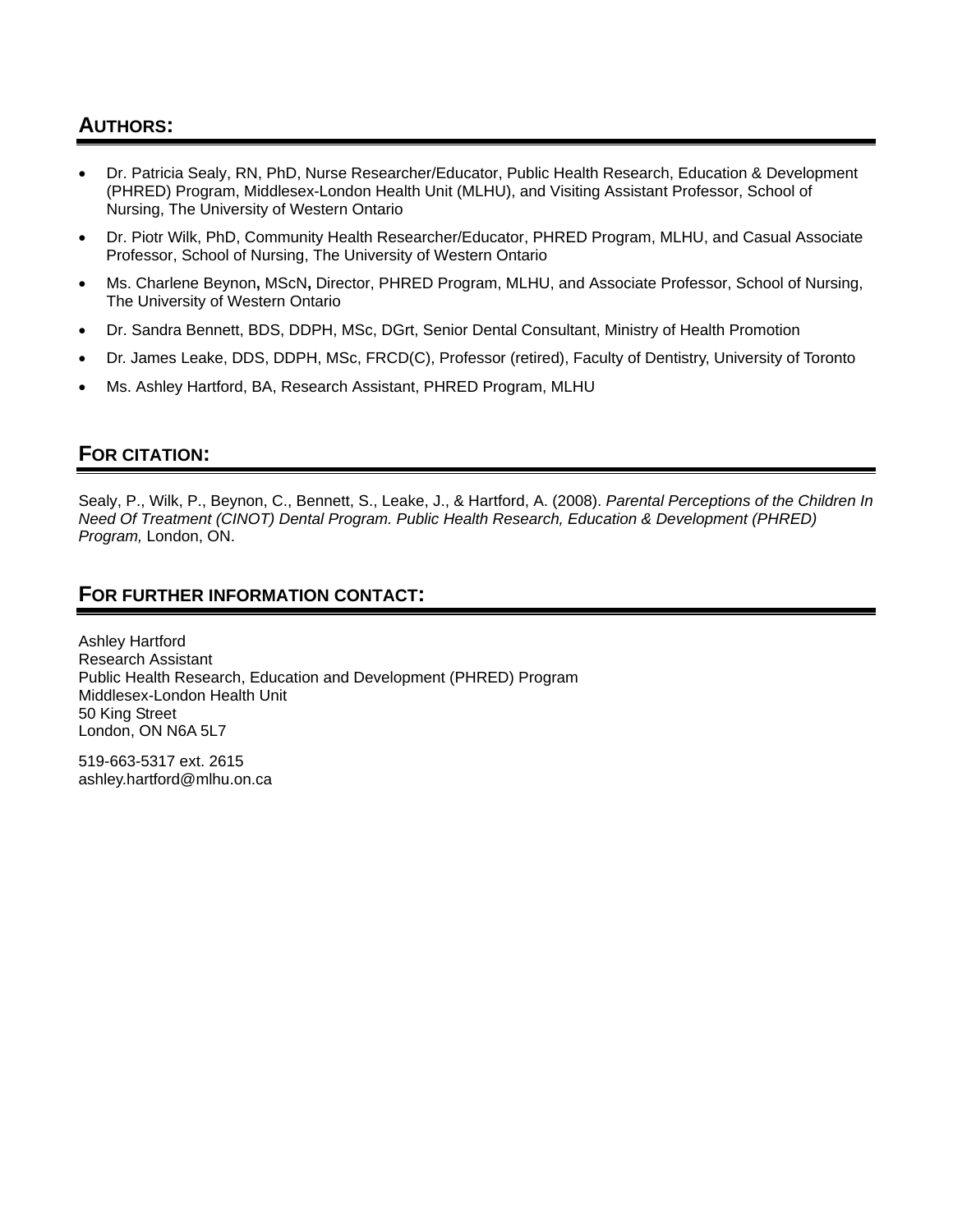#### **Key Findings**

- The majority (98%) of respondents perceived their overall CINOT experience as good, very good, or excellent, and 95% of the respondents rated their satisfaction with the CINOT dentist as good, very good, or excellent.
- The vast majority of respondents (94%) did not have any difficulty applying for CINOT.
- A letter from the health unit was the primary method that respondents became aware of their child's urgent dental problem (41%).
- Consistent with the eligibility criteria, the primary reason that respondents were unable to take their child to the dentist prior to having an urgent dental need identified, was a combination of their inability to afford treatment, and lack of dental insurance (92%).
- As a result of treatment under CINOT, respondents reported that their children were eating better (69%), sleeping better (36%), and having more energy (17%) and fewer illnesses (14%).
- Most respondents (89%) reported that they or their child received advice on dental health. Brushing teeth was the advice most frequently given (88%), followed by flossing (74%), regular check-ups (53%), and decreasing sugar intake (49%).
- A total of 29% of respondents reported that their wait time to see a CINOT dentist was longer than they would have preferred.
- A total of 97 respondents (31%) reported receiving additional charges for dental services.
- If CINOT was not available, almost half (45%) of respondents indicated that they would be unable to pay for their child's future dental care; over one-third indicated that they would take their child to the emergency department; and 20% reported that they would not be able to get treatment for their child.

#### **Introduction**

The Ministry of Health and Long-Term Care introduced the Children In Need Of Treatment (CINOT) dental program in 1987, in response to the recommendations of the Advisory Committee on Dental Care for Ontario Children. The objective of the program is to provide a basic level of dental care to children, from birth to 14 years of age or Grade 8 (whichever is later), who have identified dental conditions requiring urgent care, and are residents of Ontario. Children are eligible for this program if they have no dental insurance and their parent/guardian has signed a written declaration that the cost of the necessary dental treatment would result in financial hardship.

#### **Purpose**

The purpose of this study was to assess parental perceptions of the CINOT program. Specifically, this study examined the awareness of the CINOT program, barriers and facilitators to accessing CINOT, and the effect of CINOT on children's health. This research was the first evaluation of parental perceptions of CINOT since the program's inception.

#### **Methods**

This research used a survey with a convenience sample of parents from three health units whose children received dental care that was paid by CINOT in 2006: Haliburton Kawartha and Pine Ridge District Health Unit (HKPRDHU), Middlesex-London Health Unit (MLHU), and Northwestern Health Unit (NWHU). Data were collected through a mailed self-administered survey with respondents having the option of a telephone interview. A common protocol and survey were used across all three sites. MLHU Public Health Research, Education and Development (PHRED) Program coordinated the survey. Ethical approval was obtained from The University of Western Ontario Health Sciences Research Ethics Board, and the Ministry of Health and Long-Term Care funded the project.

*Sample Characteristics***:** Three hundred and twentytwo respondents whose children received dental treatment through CINOT in 2006 completed a mailed survey, representing a return rate of 28%. One hundred and sixty-eight surveys were returned due to changes in address since receiving CINOT. The majority of respondents were women (91%), parents (98%), married (64%) or living with a partner (10%), with a median age between 35 to 44 years, and a median level of education of some college or university. Almost onethird (32%) of respondents were employed or self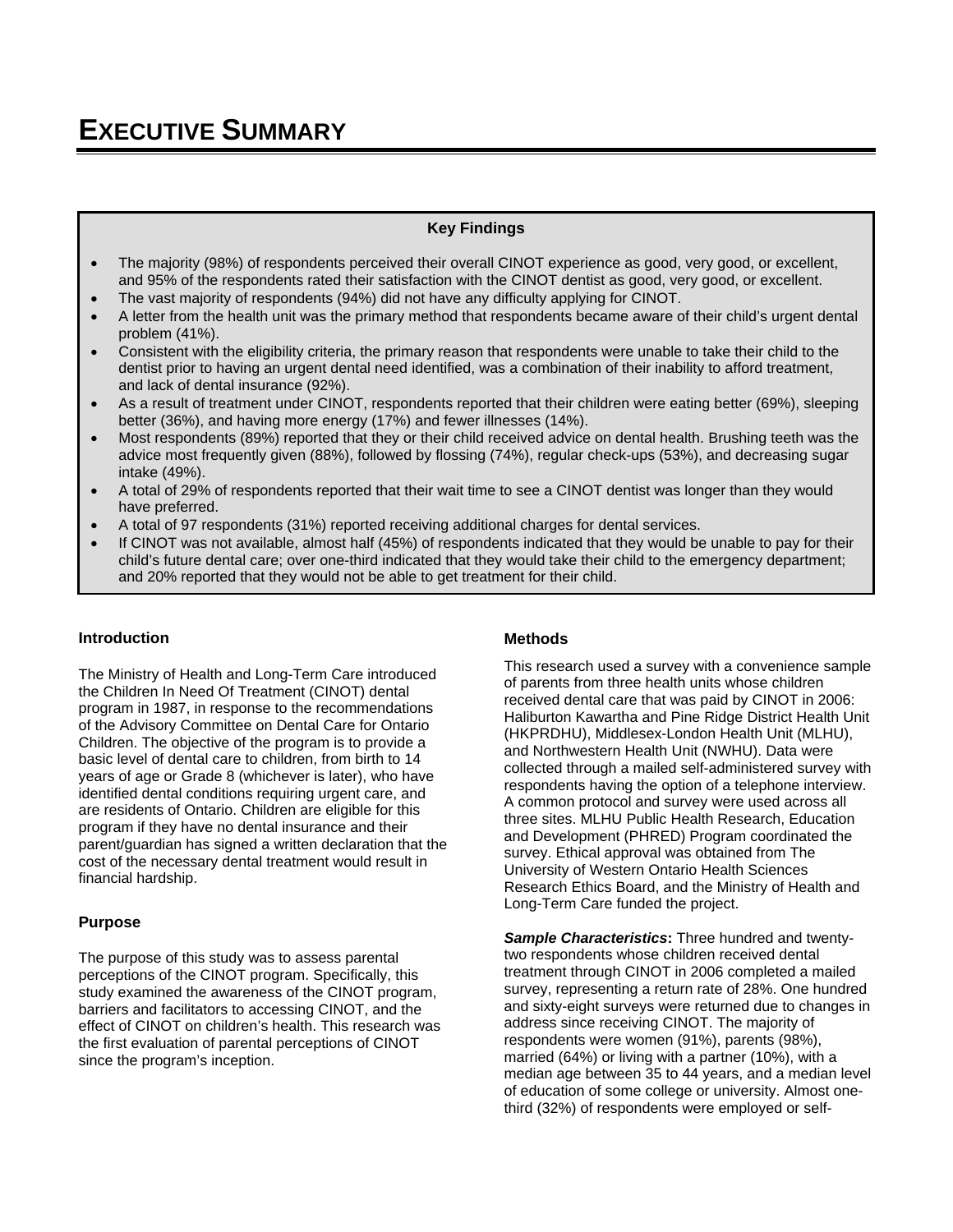employed full-time, and another one-third of respondents (33%) were employed or self-employed part-time.

There was a well-balanced gender distribution among the children (51% male, 49% female). The median age of the children was eight years, with only seven children under four years of age. All respondents lived in the catchment areas of the three participating health units: HKPRDHU, MLHU, and NWHU. The study was limited to respondents who could complete the survey in English.

#### **Results**

*Awareness of the CINOT Program***:** This study emphasized the importance of communicating information on CINOT through the dental screening program in elementary schools, since 49% of respondents identified that they had become aware of the CINOT program through a parent notification letter from the health unit, followed by other contact from the health unit (25%), the child's dentist (27%), and family (23%). Few respondents (8%) indicated that they became aware of CINOT through their child's teacher or doctor, churches, multicultural groups, or the Internet.

Respondents from MLHU were more likely to become aware of CINOT from their dentist (32%), as compared to respondents from NWHU (27%), and HKPRDHU (19%). Respondents from MLHU were also more likely to become aware of CINOT from their family (29%), as compared to respondents from HKPRDHU (23%), and NWHU (20%). Respondents who were born in Canada were more likely to reply to a letter from the health unit than those respondents born outside of Canada (55% and 28% respectively). When respondents were born outside of Canada, they were more likely to identify their child's dentist (32%), or family (32%) as their primary source of information on CINOT, as compared to respondents born in Canada (dentist 26%, family 20%). Some respondents suggested that CINOT should be better advertised in their communities.

#### *Access to the CINOT Program and Dental Services:*

In keeping with the program eligibility criteria, the primary reason that respondents were unable to take their child to the dentist prior to CINOT was their inability to afford the dental services, and/or they did not have dental insurance (92%). The vast majority of survey respondents (94%) did not encounter problems applying for CINOT. Of the 18 (6%) respondents that reported problems, nine respondents found it difficult to "find out about finances." Respondents' inability to travel to the dentist was a barrier in NWHU (10%). Only 5% of respondents reported that they did not think their child's dental problem was serious enough to visit a dentist.

The majority of respondents (85%) reported that they did not have any difficulty finding a CINOT dentist. Of the 46 respondents that experienced difficulty, 14 respondents identified that they did not know a dentist; 13 respondents reported that they were unable to get an appointment; and 10 respondents reported that their family dentist refused to treat CINOT participants.

Almost half (48%) of the respondents indicated that their child was able to see a CINOT dentist within a week; 36% of respondents indicated that their child saw a CINOT dentist between one week and a month; and 16% of respondents reported that their child had to wait more than a month to see a CINOT dentist. A total of 29% of respondents reported that their wait time to see a CINOT dentist was longer than what they would have preferred. For those children that visited a pediatric dentist, 32% saw a pediatric dentist within a week; 34% of the children saw a pediatric dentist between one week and a month; and 33% of the children had to wait more than a month to see a pediatric dentist.

Ninety-seven respondents (31%) reported receiving additional charges for dental services during their child's treatment; 74% of these respondents indicated that they had been informed of these charges before receiving treatment. Even though some of the following services were covered by CINOT, 15 respondents reported being charged for anesthesia/gas during their child's treatment; eight respondents reported being charged for teeth cleaning; seven respondents reported being charged for teeth spacers; and four respondents reported being charged for fillings.

Almost 20% of respondents reported that they would not be able to get treatment for their child if CINOT was not available. If the CINOT program was not available, a large proportion (45%) of respondents indicated that they would be unable to pay for their child's future dental care. In addition, respondents indicated that they would pay the dentist over time (41%), or they would use credit card(s) (31%) to pay for their child's treatment. Seventeen respondents indicated that they would rely on family to help them pay for their child's dental treatment. Only 9% of respondents identified that they have taken their child to a hospital emergency department for dental care; however, over one-third (38%) of respondents indicated that they would take their child to a hospital emergency department for their child's urgent dental care; and 19% of respondents would not get treatment for their child if CINOT was not available.

*Health Impact:* Respondents indicated that the letter from the health unit was the most frequently identified source of information on whether their child had an urgent dental problem (41%). Some respondents were aware because they could see decay (28%), their child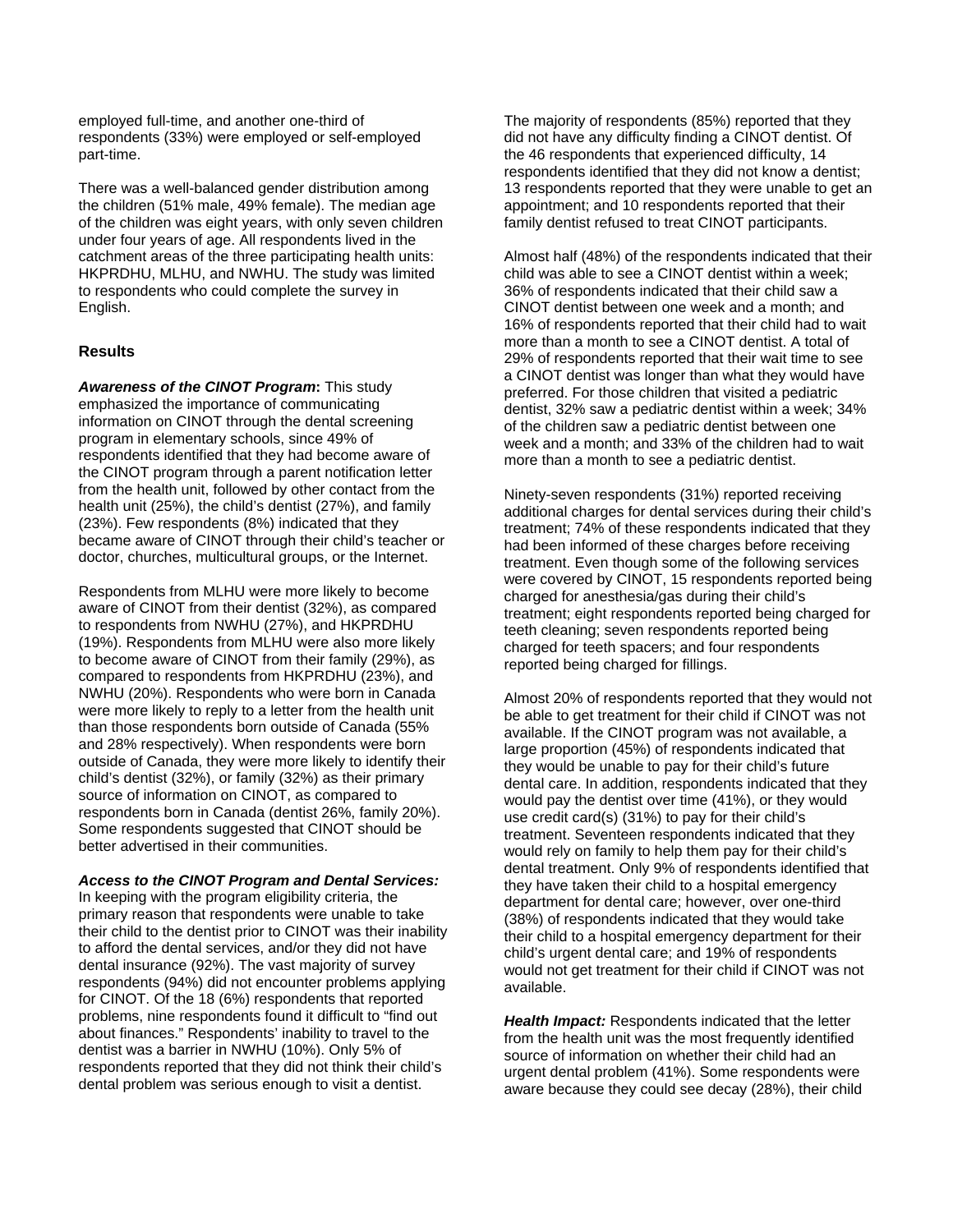experienced pain (26%), or a combination of seeing decay and their child experiencing pain (15%).

The majority of respondents (61%) reported an improvement in their child's health after receiving care paid by CINOT. Children were eating better (69%), sleeping better (36%), having more energy (17%), and having fewer illnesses (14%).

The majority of respondents (92%) reported that their child's present level of dental health is good, very good, or excellent; 8% of respondents reported that their child's present level of dental health is not very good, or poor. Respondents from MLHU (45%) were more likely to describe their child's present level of dental health as very good, as compared to respondents from NWHU (37%), and HKPRDHU (27%).

Most respondents (89%) reported that they or their child received advice on dental health. Brushing teeth was the advice most frequently given (88%), followed by flossing (74%), regular check-ups (53%), and decreasing sugar intake (49%). A total of 31% of respondents reported that their dentist provided advice on all four of these topics. Residents in NWHU were given advice more often about using fluoride (42%), as compared to residents in HKPRDHU (36%), and MLHU (26%). Qualitative data revealed that some parents were concerned that the dental advice they were given was not presented in an acceptable manner.

**Satisfaction:** Overall, the majority of respondents were very satisfied with the CINOT dentist and their overall CINOT experience; 95% of respondents rated their satisfaction with the CINOT dentist as good, very good, or excellent, and 98% of respondents rated their overall CINOT experience as good, very good, or excellent. Respondents who were born outside of Canada were just as likely as those respondents born in Canada to report their satisfaction with the CINOT dentist as good, very good, or excellent (95% and 94% respectively). Sources of dissatisfaction were categorized as: lack of awareness of CINOT, lack of access to dental services, restrictive eligibility criteria for CINOT, difficulty understanding the application process, experiencing extra-billing, and concerns about the approaches used to deliver preventive dental health messages.

#### **Conclusion**

CINOT offers a crucial service to parents whose children have urgent dental needs and to families who do not have the necessary financial resources/dental insurance to allow for basic dental services. Overall, parents were very satisfied with the CINOT program, with their major desire being an expansion of the program to include older children (up to 18 years of age) and extended services, for example, dental check-ups.

#### **Recommendations**

The recommendations were derived from discussion of the quantitative results with the Advisory Committee, consisting of the Dental Directors and Dental Managers from each of the three participating health units.

From the study results, it is recommended that:

- 1) Pamphlets about the CINOT program should continue to accompany all notifications for urgent dental care, based on the elementary school dental screening program.
- 2) This study should be replicated with additional health units to ensure its generalizability for policy implications, for example, Toronto Public Health, which has a large immigrant population and offers a dental clinic.
- 3) The research design should be expanded to specifically target caregivers of children under four years of age to understand their experiences with CINOT.
- 4) Additional research is recommended to identify the barriers/facilitators of accessibility of general and pediatric dentists, especially in rural and remote geographical areas.

Based on the qualitative comments offered by parents and the committee's experiences, the Advisory Committee members generated the following recommendations for the Ministry of Health Promotion (MHP) Chronic Disease Prevention and Health Promotion Branch:

5) Develop two distinct pamphlets in multiple languages.

*Pamphlet 1*. Outline of the CINOT program, eligibility criteria, necessary documents that prove financial need, and a listing of supported services.

*Pamphlet 2***.** Outline of preventive dental health care measures to assist dental and other health care providers promote dental health (brushing, flossing, consumption of sugary products, and regular check-ups).

These pamphlets should be accessible to clients and health care professionals in a number of ways, for example, on the MHP and health units web sites, as well as in multiple centres, including: dental offices, daycares, Best Start, Ontario Early Years Centres, doctor's offices, emergency departments, elementary schools, multicultural centres, Telehealth Ontario, etc.

- 6) Make a recommendation about the use of fluorides, especially fluoride in public water systems in rural and remote areas of Ontario.
- 7) Review the eligibility criteria and listing of funded services for CINOT, and extend the age criteria to 18 years of age or Grade 12 (whichever is later),